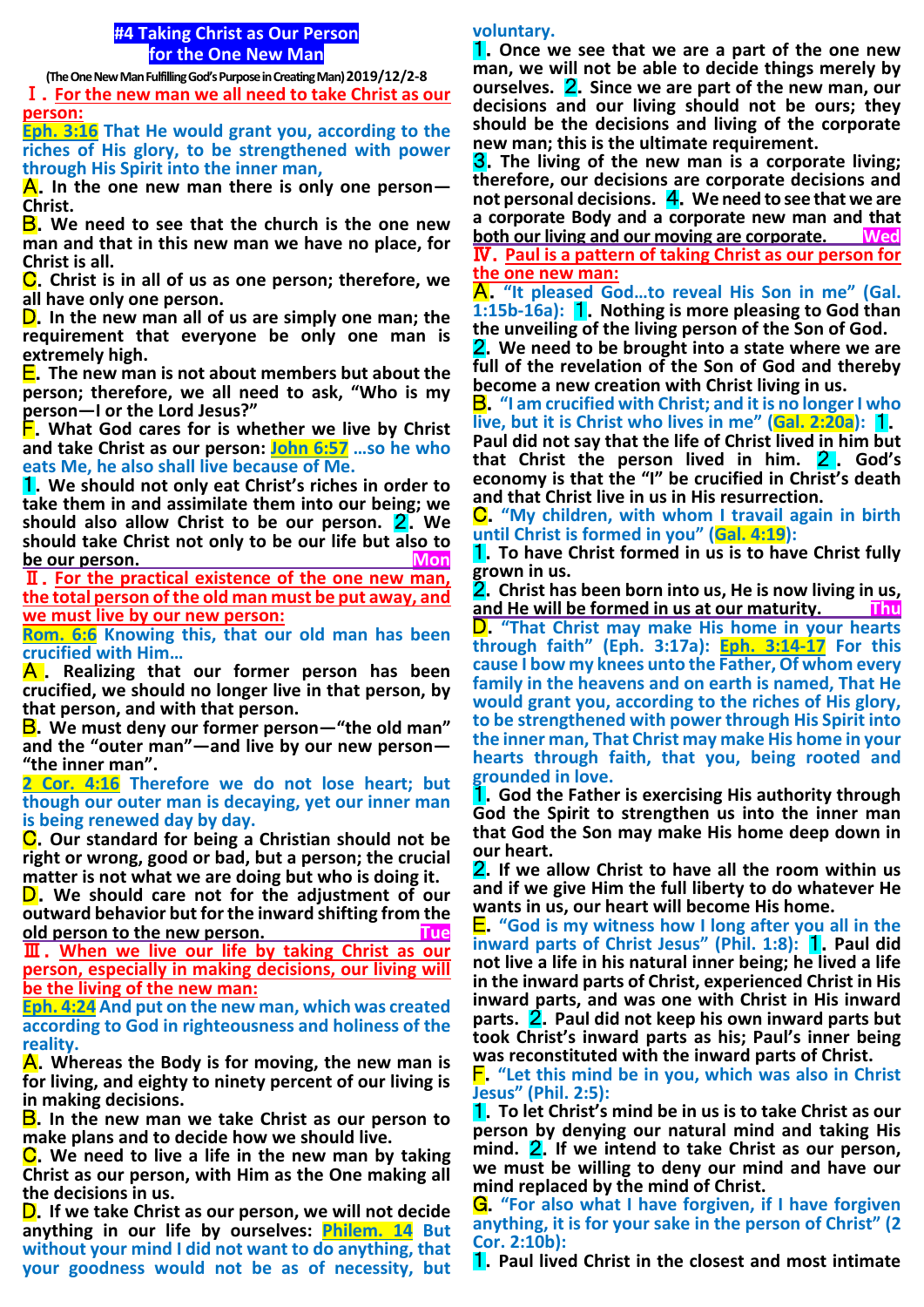**contact with Him, acting according to the index of His eyes.**

2.**Paul was a person who was one with Christ, full of Christ, and saturated with Christ; he was a person broken and even terminated in his natural life, softened and flexible in his will, affectionate yet restricted in his emotion, considerate and sober in his mind, and pure and genuine in his spirit toward the saints for their benefit.**

H.**"That the righteous requirement of the law might be fulfilled in us, who do not walk according to the flesh but according to the spirit" (Rom. 8:4): 1. In practicality, to take Christ as our person is to have our being wholly according to the mingled spirit.** 2.**In our daily life we should not have our being according to teaching, feelings, concepts, or circumstances but according to the mingled spirit, taking Christ as our person for the universal one new man.** Fri

Ⅴ.**If we are unveiled and enlightened, we will see that today in the Lord's recovery we need to rise up together to take Christ as our person for the one new man:**

**Eph. 4:11-13 And He Himself gave some as apostles and some as prophets and some as evangelists and some as shepherds and teachers. For the perfecting of the saints unto the work of the ministry, unto the building up of the Body of Christ. Until we all arrive at the oneness of the faith and of the full knowledge of the Son of God, at a full-grown man, at the measure of the stature of the fullness of Christ.**

A . **The gifted persons—the apostles, prophets, evangelists, and shepherds and teachers—should take this as their goal.**

B.**We need to perfect the saints in every locality so that they may enter into a situation where they take Christ as their person for the one new man.**

C.**If all the saints in the Lord's recovery take Christ as their person, then spontaneously we all will be the one new man.**

D.**"Ultimately, the Bible speaks of the church as the one new man…In the new man there is nothing but the person. This level is so high that it cannot be higher, so strict that it cannot be stricter, and so intimate that it cannot be more intimate. All are one new man; this one new man has only one person, and this person is the Lord Jesus". Sat** 

## **Crucial Point**⑴**:Since the 80-90 % of our daily life is decision, Christ cannot be real if you don't make Christ as your person**

**OL1:We need to see that the church is the one new man and that in this new man we have no place, for Christ is all.**

**Col. 3:10 And have put on the new man, which is being renewed unto full knowledge according to the image of Him who created him, 11 Where there cannot be Greek and Jew, circumcision and uncircumcision, barbarian, Scythian, slave, free man, but Christ is all and in all.** 

**OL2:We all need to ask, "Who is my person—I or the Lord Jesus?"OL3:We must deny our former person— "the old man" and the "outer man"—and live by our new person—"the inner man".**

**OL4: Our standard for being a Christian should not be right or wrong, good or bad, but a person; the crucial matter is not what we are doing but who is doing it.**

**We need to see the development from our new birth to the one new man where Christ is all and in all….Before being saved, man is a soul, a person, with two organs: the body as an outward organ to contact the outward, physical world, and the spirit as an inward organ to contact God and the spiritual world. When we believed in the Lord Jesus and received Him, He came into our spirit as life…. Formerly, we had only the human life in our soul, but now we have the divine life in our spirit…. Formerly, [our spirit] was only an organ because it did not have life, but now it has also become a person with a life….**

**Formerly, we were people in the soul, but now we must be people in the spirit. Our soul, our former person, has already been "crucified with Christ". We have to take this fact and put it into our practice. Realizing that our former person has been crucified, we should not live in that person, by that person, or with that person anymore. We have to deny our former person, which the Bible calls "the old man" and the "outer man", and we have to live by our new person,**

**How do we apply this in our daily living? Suppose a brother intends to go to a department store to buy something. He should not check whether that is the Lord's will or not. The first thing he has to check is whether his going is being initiated from his soul or from his spirit. Is it being initiated by his former person or by his present person, by the old man or the new man, by the soulish man or the inner man?**

**If we know how to deal desperately with Christ, how to feed on Christ through pray-reading the Word, how to drink of Him by calling on His name, and how to breathe Him in day by day, we will be one with Him in our spirit. This will cause us, day by day, to grow in our new person.** 

**Application to young people and college students**

**In the one new man, Christ is all the members and in all the members. Upon this understanding, you need to practice this matter. For you to practice, please learn to make Christ your person.** 

⑴**Revived every morning: First, please build up the life of enjoying Christ as life in the beginning of the day, morning. Without enjoying Christ by reading and prayreading the Word, we cannot make Christ as person as the next step.**

⑵**Train yourself to make Christ your person in the daily living: The 80-90 % of human living is decision. If you don't train yourself to make Christ as your person, it means there is almost no Christ in your living. For instance, you were enlightened in the meeting and had the feeling that for the blending you need to study English to fellowship with brothers and sisters from other countries**. **But when the brothers and sisters from other countries who speak English actually, you might think like "I haven't studied enough. So let's challenge next time. I won't speak to them this time" and made decision. Are these thought and decision from yourself or the indwelling Christ? In this case, please pray like this, "I**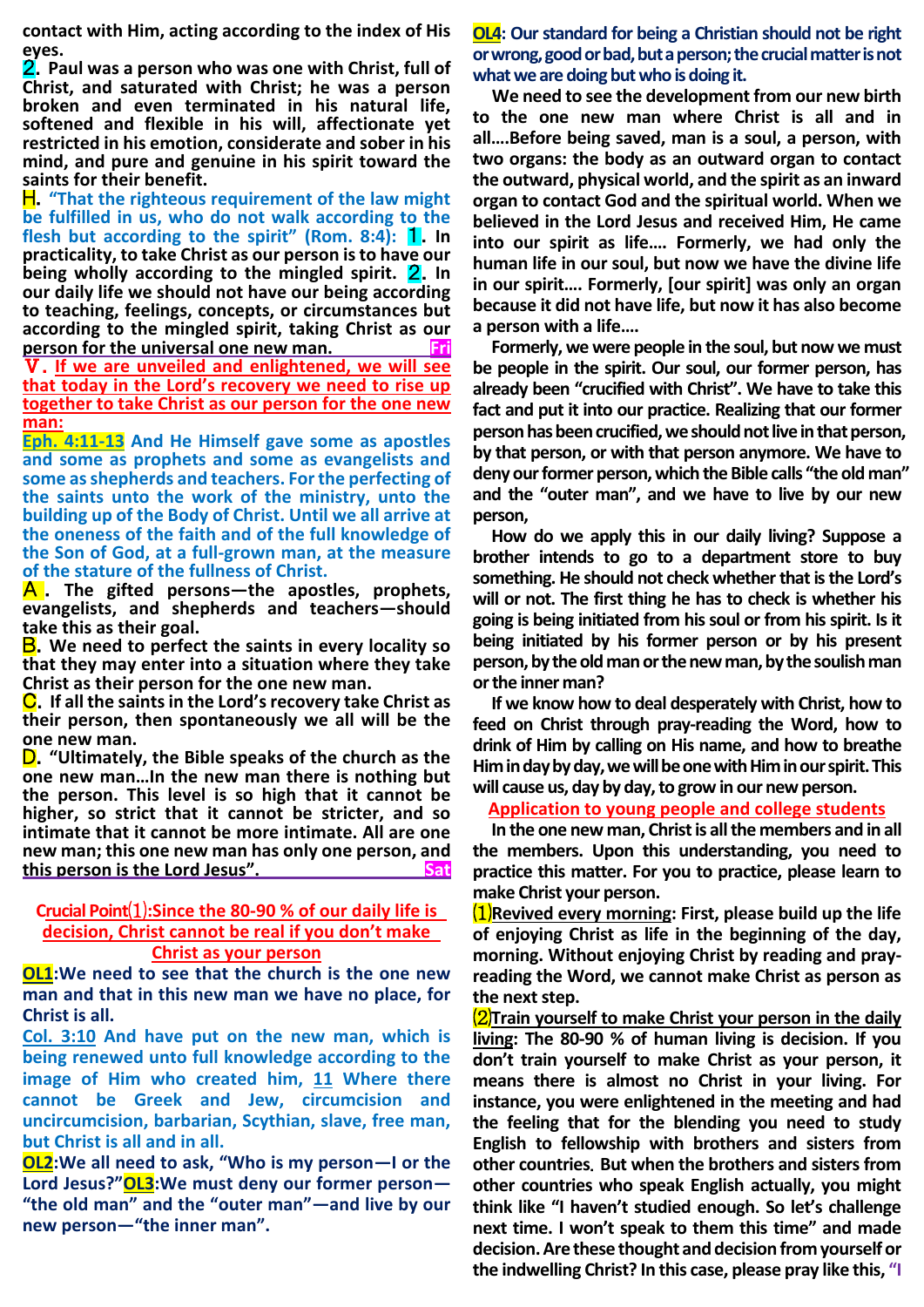**am timid and hesitate to speak English. Lord Jesus, learning English is for the Lord and for the church and you have given me the feeling that comes from the enlightenment in the meeting. Now I need to ask myself. Whom am I making my person? Is it me or Lord Jesus? Let me learn to make Christ as my person practically in this matter. Amen! ".**

## **Crucial Point**⑵**:Expressing the life ofthe new man in our marriage life where a wife being subject to her husband**  and a husband loving his wife

**OL1:Since we are part of the new man, our decisions and our living should not be ours; they should be the decisions and living of the corporate new man; this is the ultimate requirement.**

**OL2: Paul did not say that the life of Christ lived in him but that Christ the person lived in him.** 

**OL3: God's economy is that the "I" be crucified in Christ's death and that Christ live in us in His resurrection.**

**Whether it is the Body or the new man, whether in working and moving or in living and deciding, everything is corporate; nothing is individual. You must see that your living today is the living of the new man, a corporate living, and your decisions are corporate decisions and not your personal decisions. …If you see that you are a part in the new man, you will not want to decide by yourself as the person. You will want to take Christ as your person together with all the other parts in the new man. At this time, when you are about to make a decision concerning your human life, you will not take yourself as the person; rather, you will take Christ as your person in the new man to make the decision.**

**It is a fact that Christ has abolished the ordinances in order to create the Jews and the Gentiles into one new man. But for this to be practical in our daily experience, we must allow Christ to make His home in our hearts. One way to tell whether or not you still have ordinances is to check whether or not Christ is making His home in your heart. Are you allowing Him to make His home in your heart? If we are honest, most of us would have to say that we do not give Him much opportunity to do this. The reason for this is that we do not care firstly for Christ, but for our own way.**

**When the Lord speaks something to us, we often respond, "Not so, Lord." We may say, "Lord, I don't believe that You would ask me to do such a thing." Our experience testifies that whenever we refuse to go along with the Lord, we lose His presence and His anointing. However, when we agree with the Lord, we enjoy His presence and experience the inner anointing in a fresh way. We may even be beside ourselves with joy in the Lord.**

**Many married sisters are reluctant to read Ephesians 5 because it speaks about wives submitting to their own husbands. When they read this chapter, they are exposed and realize that they are not submissive. Some may blame their husband or environment for their lack of submission. They may even blame the Lord and tell Him that if He had given them a different husband, they would surely be submissive to him. Sisters, do not try to submit to your husband but let Christ make His home in your heart. If you take Him as your person and allow Him to make His home in your heart, you will surely submit to your husband…. God** 

**does not want us to try in a religious way to submit to our husbands or to love our wives. His concern is that we take Christ as our person and set aside all ordinances.**

## **Application to Marriage Life**

**After Ephesians 4:22-24 talks about putting off the old man and putting on the new man by renewing in the spirit of your mind, 4:25-5:21 talks about the details of the living, and 5:22-6:9 talks about the details of the relationship. The first issue regarding the detail of the relationship is about marriage life. This shows that in the church life of the new man, the relationship between a husband and a wife is crucial.**

**Wives should be subject to their husbands. Husbands should love their wives. You must not take these as merely ethical teachings. Instead, they must be joined with "putting on the new man". You are not "to be subject" or "to love" to do ethically good behavior, but as a result of taking Christ as your life and person you become able "to be subject" or "to love." Don't set your mind on improving ethical behavior, but take Christ as your life and person. You should not just understand the bible literally but understand in context.**

**Prayer: "O Lord Jesus, in the church life of the new man, marriage life is crucial. In my marriage life, I don't take 'to be subject' and 'to love' as something of improvement of outward behavior, but I take them of expressions resulted by setting mind on the spirit and taking Christ as my life and person. Every morning, I pray-read the Word and enjoy the Lord. In my daily life, especially in my marriage life, let me learn to take Christ as my person. Amen!"** 

**Crucial Point**⑶**: The church life of the new man is to: ①hold Christ and the church in love, ②grow into Christ,** 

**the head, and ③function with what comes out of Christ. OL1: Paul was a person who was one with Christ, full of Christ, and saturated with Christ; he was a person broken and even terminated in his natural life, softened and flexible in his will, affectionate yet restricted in his emotion, considerate and sober in his mind, and pure and genuine in his spirit toward the saints for their benefit.**

**OL2:** "**Ultimately, the Bible speaks of the church as the one new man… In the new man there is nothing but the person. This level is so high that it cannot be higher, so strict that it cannot be stricter, and so intimate that it cannot be more intimate. All are one new man; this one new man has only one person, and this person is the Lord Jesus."**

**Eph. 4:15 But holding to truth in love, we may grow up into Him in all things, who is the Head, Christ, 16**。**Out from whom all the Body, being joined together and being knit together through every joint of the rich supply and through the operation in the measure of each one part, causes the growth of the Body unto the building up of itself in love.**

**Ephesians 4:15-16 is a very short passage in the Bible, but the entire secret is contained here. The secret that all the saints on the entire earth will become the one new man depends first on holding to truth in love.**

**Next, we must grow up into Christ in all things…. In verse 15 all things mean every single thing, whether big or small; we must grow up into Christ in all things…. Your dealings with others, your managing of affairs, and the way you treat**